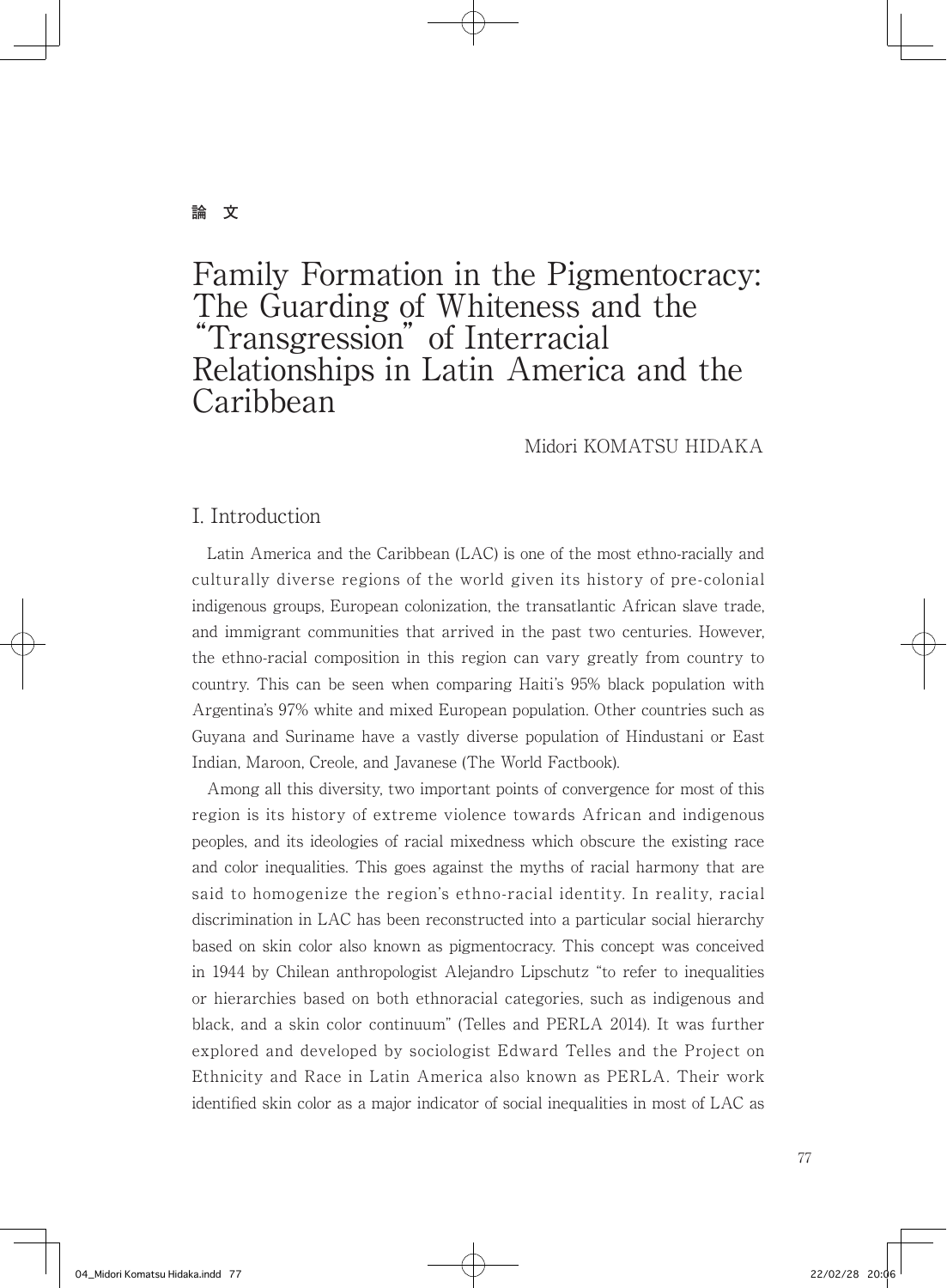well as the importance of ethno-racial terminologies and methods in census taking. In contrast to the United States, skin color is the main indicative of a person's ethno-racial background in Latin America and the Caribbean. Although race and color may become interchangeable concepts, pigmentocracy better addresses this region's racial dynamics given the high rate of ethno-racial mixture which in turn makes skin color a more appropriate measure of discrimination and social inequalities (Telles and PERLA 2014).

 Through the understanding of how pigmentocracies are structured we can see there is an inconsistent paradigm between racial mixedness or  $\textit{mestizaje}^1$  as an identity project in LAC and the acceptance of interracial or intercolor unions. Although Telles and PERLA provide the comparative and conceptual frameworks to understand these ethno-racial and color hierarchies, further examination of the role of gender and sexuality in the pigmentocracy could provide a more profound understanding on family formation. Previous case studies on partner choice and parental pressure demonstrate there is a clear preference for lighter skin color or whiteness.<sup>2</sup> Thus, an important aspect which shows the existence of pigmentocracy whilst upholding narratives of *mestizaje* and the myth of racial harmony is family formation.

 Consequently, this article's main objective is to question how is the pigmentocracy reproduced or "transgressed" within families and partner preferences? To formulate an answer, the framework of pigmentocracy drawn by Telles and PERLA will be used while emphasizing family formation as the stage for racial and color boundaries to exist starting from childhood, followed by the family's influence on dating choices of young adults, and the racial bias in partner attraction. Furthermore, this article will rely on previous studies conducted in Cuba by cultural anthropologist Nadine Fernandez, and in Mexico by sociologist Christina Sue regarding interracial relationships and race mixture as cases of reproduction and transgressions of racial and color boundaries entrenched by social hierarchies. Through the lens of these contemporary

<sup>1</sup> "racial mixture; usually implies a mixed European and indigenous heritage; can also refer to mixture of African with European and indigenous blood, although the latter is not normally recognized" (Peloso 2014, 195).

<sup>2</sup> "As in the United States and in many parts of the Western world, whiteness has long represented modernity and progress for many Latin American nations. For individual Latin Americans, it is used as a form of social capital that symbolizes and often entitles its bearers to privilege and status" (Telles and Flores 2013, 411)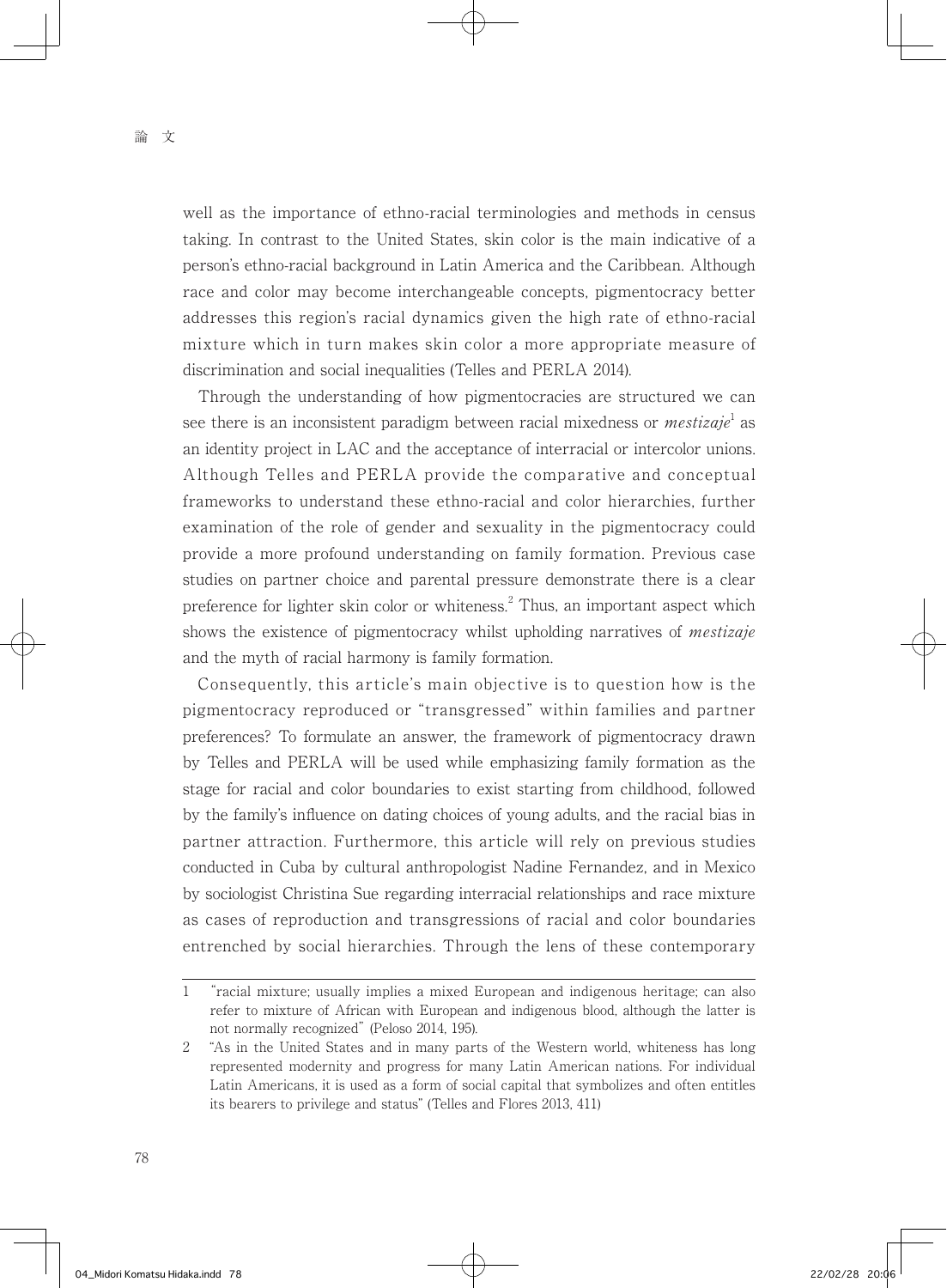scholars of Latin America and the Caribbean, a comparative and critical analysis of two different ethno-racial and political settings will demonstrate the points of correlations and opposition when examining family formation. Thus, this will highlight the importance of context and simultaneously point out what are some of the standardized notions of pigmentocracy in LAC households.

 In the first section of this article, the history of racial formation in Latin America and the Caribbean will be explained beginning from European colonization until today's pigmentocracy. This historical perspective serves to reveal how racial mixedness and the myth of racial harmony are used to mask the race and color hierarchy. After demystifying non-racism ideologies, we can deepen the conversation to analyze the private sphere. This analysis will showcase how family formation and partner preference serve as a point of reproduction or transgression of the pigmentocracy. Lastly, this article will provide an insight as to why a gender perspective serves as an appropriate tool to further examine the relationship between pigmentocracy and family formation.

## II. Racial Formation in Latin America and the Caribbean

 Much of Latin American and Caribbean history tends to be explored from the arrival of European colonizers due to the historical and cultural destruction inflicted on most of the indigenous population that had already been inhabiting the region. Not long after the arrival of Columbus and other colonizers, a social hierarchy was created through the enslavement of indigenous people and Eurocentric imperialist ideals. Moreover, the ethno-cultural diversity of the many indigenous groups that resided in the Americas was diminished and erased by lumping them all together as one. Latin American historian Vincent C. Peloso explains, "...the label 'Indian' swept all the island people (Caribbean) into one basket with none of the distinctions of ethnic group or office or blood that ruled local culture before the invasions" (2014, 4). Soon after, diseases, enslavement, and genocide significantly reduced the number of indigenous groups with the surviving lot exploited for labor.

Around the  $16<sup>th</sup>$  century, millions of enslaved Africans were introduced as replacement labor due to the dying numbers of indigenous people. However, after the Haitian Revolution (1791-1804) and its success as a black-led uprising, a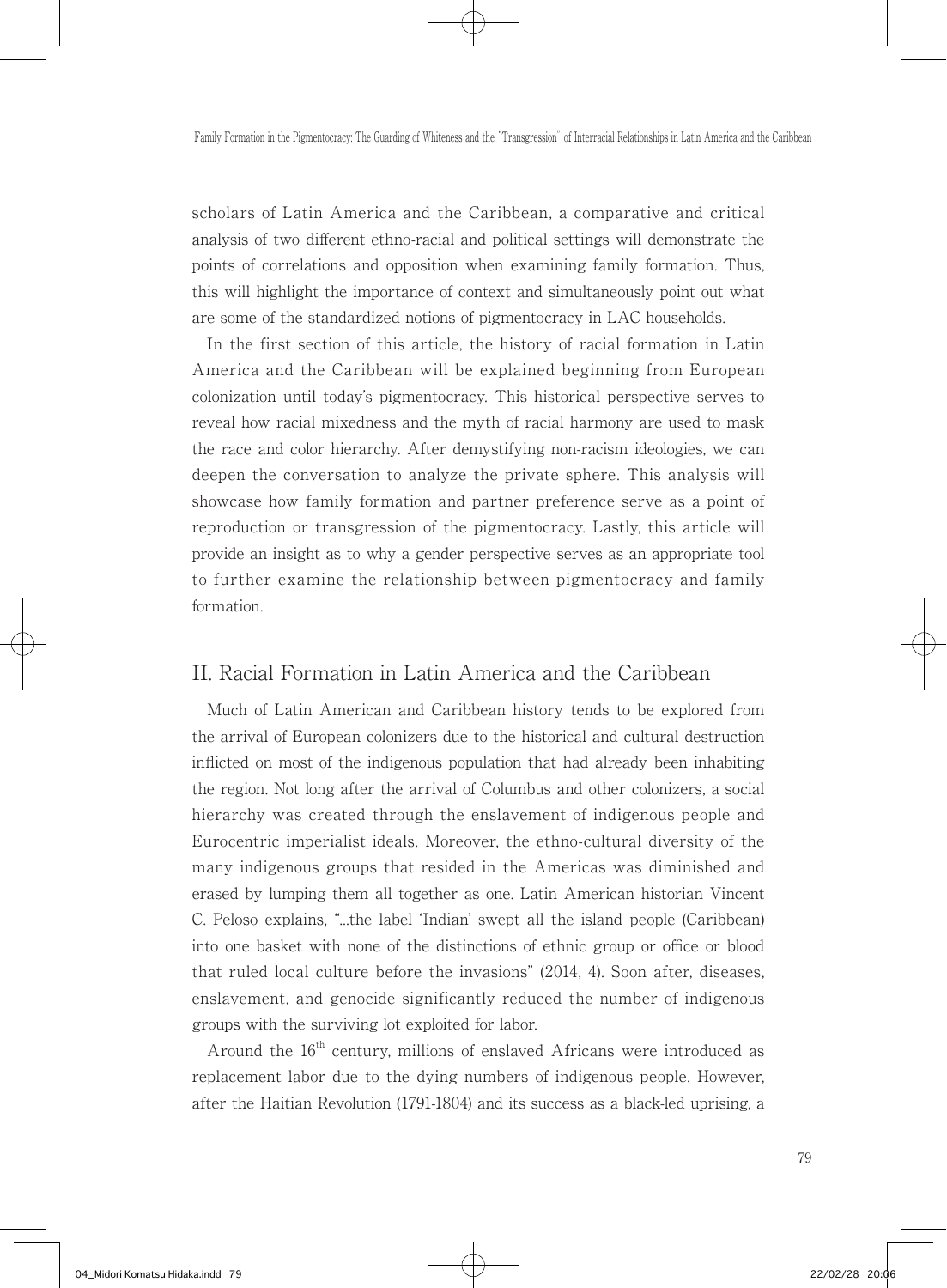domino effect of abolitionist movements began which brought the transatlantic African slave trade to dwindle down. Consequently, European powers sought a new form of labor force for their colonies. During the mid to late 1800s, indentured workers from Asia, mostly from India and China, were sent to LAC and concentrated in the Caribbean colonies of British West Indies in what came to be known as the coolie trade. Peloso describes the coolie trade as a tool for "Latin American countries to ease the transition from a slave labor economy to 'indentured' labor that was a slave labor force in all but name" (2014, 118). The coolie trade coming from China was finally banned around the 1870s whereas Indian indentured migration took several more decades until its eradication (Look Lai 1993).

 From Columbus arrival to the Americas in 1492 until the abolishment of indentured labor in the early 1910s there was a continuous exploitation of marginalized groups at the hands of European imperialist powers for centuries. However, the reductionist history of LAC has neglected or even erased the indigenous, African, and Asian heritage existing in this region whereas Hispanic or other Europeanisms are continuously elevated. This section will explain how pigmentocracies or the ethno-racial color hierarchies were created in LAC and to expose the prevalent myth of non-racism.

#### 2.1. Mixedness as the norm

 Racial mixedness during European colonialism in the Americas was marked by sexual violence against indigenous and enslaved African women. In the central and southern regions of the "New World," mixedness was also due the male-female ratio imbalance. During the early years of European colonization many of the arrivals in LAC were men which differed from the English arrivals in the north. "Spanish and Portuguese males, seeking to escape poverty in Europe, came to the New World in search of wealth; in contrast, the English settlement of the United States tended to be more family oriented, beginning with many families that were escaping religious persecution" (Telles and PERLA 2014, 15). Although as the colonial settlements moved further inland and the motivation and types of European movements to the Americas became more varied, LAC had been continuously increasing their mixed-raced population.

The resulting miscegenation also brought an unclear framework from the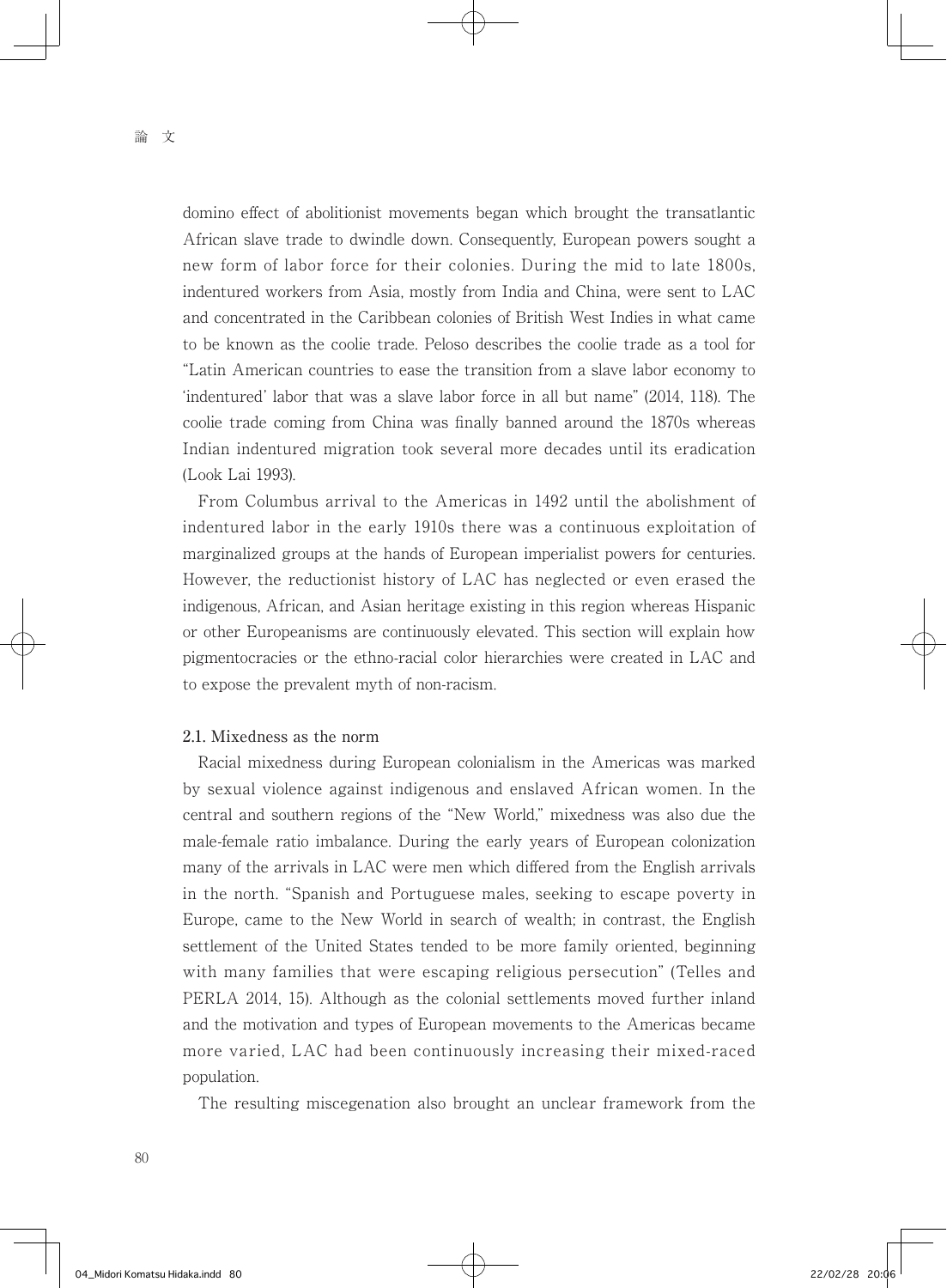oppressor's perspective on how to regulate mixed societies. Sue explains, "to maintain social order amid various degrees of mixture, colonial authorities developed an elaborate caste system based on race, culture, and socioeconomic status. In this system, Spaniards were positioned on top, followed by mixed-race individuals, and then Indians and Africans" (2013, 11). Although many scholars point out that social positioning was not as clearly standardized throughout the region, the *mestizo* and  $mulator^3$  population were considered as somewhere in the middle as ambiguous and movable. However, "for those at the bottom of the pile, labelled indigenous and black (or worse, slave), there was less flexibility" (Wade 2010, 29).

 Historian Carl Degler explains there were segregating laws enacted by the Portuguese in colonial Brazil, and free *mulattos* were treated different from mixed-race people with indigenous ancestry (1971, 213). Anthropologist Peter Wade corroborates this by stating, "although both sets of people suffered great hardship in practical terms, indigenous people were seen in some sense as superior to blacks" (2010, 29). Even today, many LAC countries choose to highlight their indigenous ancestry over their African heritage. In a recent study, Telles and PERLA argued that "symbolically and perhaps politically...the indigenous seem to occupy a higher status than Afrodescendants, especially in relation to nation-making narratives in the region" but indigenous groups also "have the lowest socioeconomic status of all ethnoracial groups in Latin America" (2014, 33). Thus, what has remained consistent since colonial times is the placement of indigenous groups and African descendants at the bottom of the hierarchy.

 After the abolition of slavery, the influence of scientific racism and eugenics during the late 1800s and early 1900s continued to perpetuate preferences for lighter skin and white European physical traits. Law professor Tanya K. Hernandez explains, in contrast to American and European Mendel-esque eugenics<sup>4</sup>, Latin America favored Lamarck's theory which "viewed external forces as influencing heredity so that characteristics an individual acquired in

<sup>3</sup> "a person of European and African heritage" (Peloso 2014, 195).

<sup>4</sup> Hernández states "in Europe and the United States, Gregor Mendel's 1866 book Principles of Heredity was used to develop a theory for eugenics postulating that successful people had good genetics, while disadvantaged people and groups had bad genetics, which no amount of social development could remedy so that the racial purity of good genes should be protected at all costs" (2013, 21).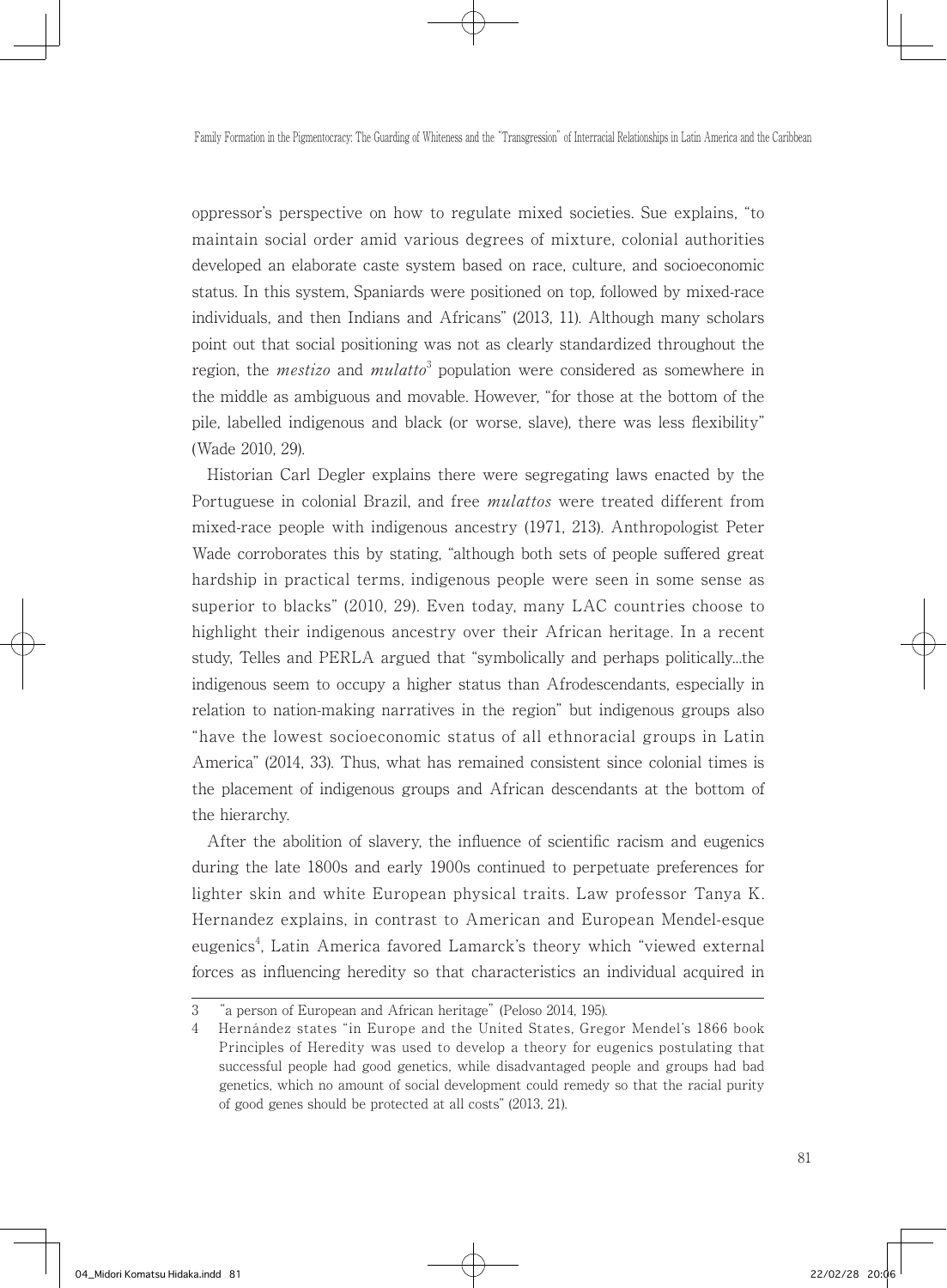adapting to the environment could then be inherited by later generations" (2013, 21). Many countries in LAC used Lamarck's theory to tackle Eurocentric perspectives which viewed the region as "primitive" because of the large population of indigenous and African descendants. Hernández further explains,

Lamarck's notion of genetic acquisition intuitively provided indirect support for the mestizaje concept that interracial intimacy between a white person and a black person would allow the resulting child to acquire whiteness and all the positive attributes socially associated with whiteness. With this reasoning, over time the presumably "stronger" gene of whiteness would predominate in the population and the numbers of blacks would decrease. (21-22)

 To "modernize" their population, LAC governments welcomed European migrants during the late 1800s and early 1900s. At the same time, laws prohibiting the entrance of migrants of African ancestry and in some cases, Asian migrants as well, were instituted in Costa Rica, Colombia, Mexico, Peru, and Venezuela (Hernandez 2013, 27-28). As a result, countries such as Argentina became successful in "whitening" their population through mass migration from Europe to disproportionally decrease the number of darker skin individuals with visible African ancestry (Hernandez 2013, 22). In most of LAC, these whitening migration movements did not work to erase the large indigenous and black population, but it did continue to set the tone on who is considered desirable and undesirable.

### 2.2. Mestizaje and its glorification

As an apparent counter argument to scientific racism, *mestizaje* which generally refers to the majority mixed population in Latin America and the Caribbean, also became an ideological tool to unite an ethno-racially heterogenous population. Mexican scholar, José Vasconcelos exalted *mestizaje* as a form of revolutionary anti-eugenics' rhetoric during the 1920s. He was able to "institutionalize and widely disseminate his vision" due to his position as Minister of Education (Sue 2013, 15). Even though mestizaje was a driving tool for unity, it also held a preference for lighter skin mestizos, erasure of Africanness, and denial of the diversity among indigenous communities. By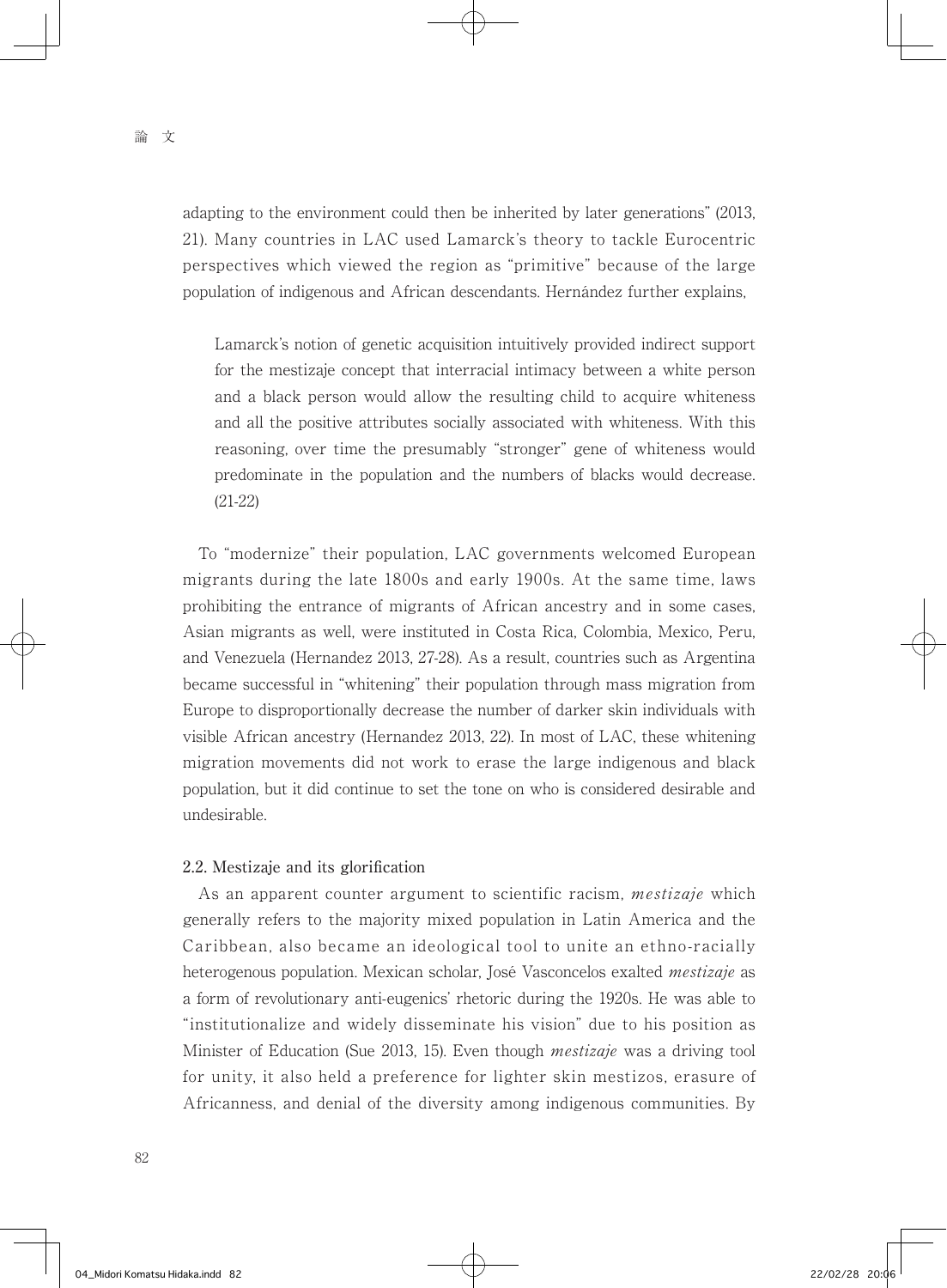claiming a racially homogenous mestizo identity, it only served to deny marginalized groups from the main scheme of national identity construction throughout LAC. In Mexico and many parts of LAC, mestizaje ideologies may have served as an important vehicle to accept race mixture, but it also brought forth "the belief that the country is free of racism" (2013, 15). This thinking expanded to other countries of LAC such as Brazil where the myth of racial democracy was also promoted during the 1900s.

 Racial democracy assumes that high rates of racial mixedness has the potential to create post-racial or non-racist societies. This belief was developed by Brazilian scholar Gilberto Freyre in the 1930s in which he argued, "Brazil was unique among western societies for its smooth blending of European, Indian, and African peoples and cultures. As a result, he claimed that Brazilian society was free of the racism that affected the rest of the world" (Telles 2004). Although, racial democracy as an ideology began in Brazil, the basis of the myth spread all throughout LAC to differentiate from the racial segregation laws that were in place in the United States at the time. By creating this contrast with the US, Latin America and the Caribbean could mark itself as racially "progressive" given the high rate of racial mixedness. However, racial democracy only served to obscure the pigmentocracy that had been on the making since the arrival of European invaders.

#### 2.3. The public and private sphere of pigmentocracies

 In overview, skin color is considered as part of the social construction of race in LAC. As it was previously explained, the reason why color became the main criteria to designate the degree of a mixed-race individual belonging to a certain racial category was because of the large-scale miscegenation that had been occurring for several centuries. The white colonists had placed themselves at the top and the remnants of this structuring are what we see in today's pigmentocracy which associates whiteness with modernization and superiority. Today's white elite in LAC continues to be the most benefited from this social hierarchy in which their ethno-racial background and skin color as well as their higher social economic standing provides them with the power to perpetuate pigmentocratic thinking in society. By using the mestizaje ideology to create a unifying race-ethnicity-color national construction, the white elite has been able to hide the pervasive social inequalities based on ethno-racial categorization and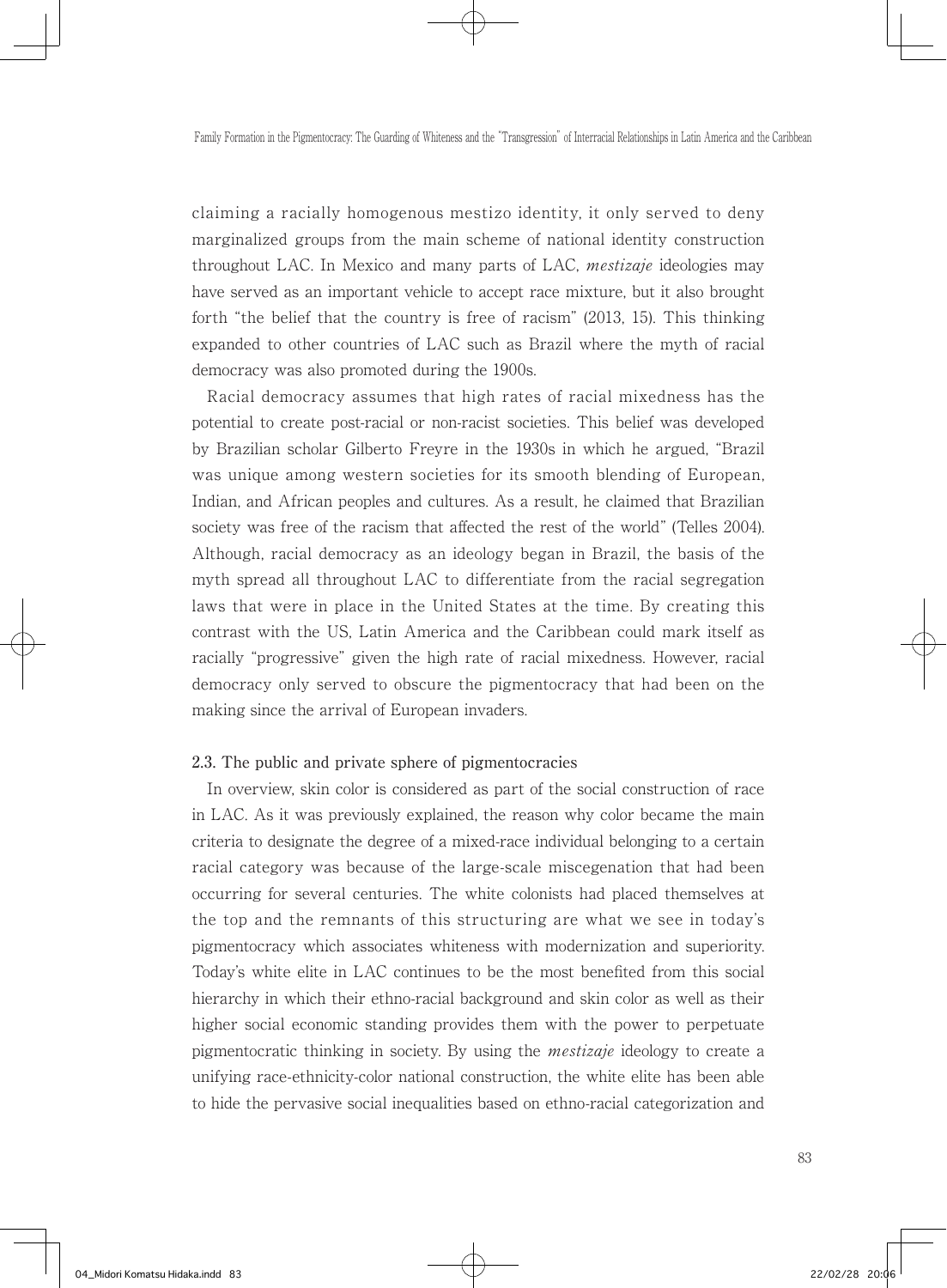skin color.

 Today, most of LAC places closeness to whiteness at the top whereas closeness to black and indigenous ancestry at the bottom of the pigmentocracy. There might be a few contrasting points between countries such as percentage of the population belonging to certain ethno-racial categories, the political context in which narratives of *mestizaje* and racial democracy have been accepted, or the possible progression towards multicultural acknowledgement. For example, Brazil has been able to start implementing policies such as affirmative action to acknowledge racial and skin color discrimination, and to move away from the myth of racial democracy. However, other countries such as the Dominican Republic define their national identity away from their own African heritage for the purpose of differentiating from its Haitian neighbors. Therefore, current policies addressing ethno-racial and color inequalities as well as national identity construction, deeply influence the varied ways in which pigmentocracies are handled in LAC.

 Although skin color and ethno-racial hierarchies are clearly present, the ideologies of racial mixedness continue to be pervasively accepted by the public to justify myths of racial harmony. This comes into even sharper contrast when examining the private sphere. Family formation and partner preference in LAC does not coincide with racial mixedness ideologies since whiteness continues to be guarded and desired, whereas black and darker skin family members are marginalized by their own kin. Thus, the pigmentocracy continues to be reproduced at home in direct opposition to the supposed "racially progressiveness" of mestizaje and racial democracy. In the next section we will examine how this reproduction of pigmentocracy occurs at home, and the way interracial couples navigate their defiance of racial and color boundaries.

## III. Family Formation and Partner Choice in the Pigmentocracy

 Interracial and intercolor unions are said to be at the core of Latin America and the Caribbean's (LAC) racial mixedness ideologies. And yet, families continue to guard and desire whiteness, marginalize black and darker skin relatives, and reject partners that do not fit into the whitening schemes. Due to this, interracial couples find themselves in a peculiar arena of demonstrating actual mestizaje whilst being subject of scrutiny by their families and other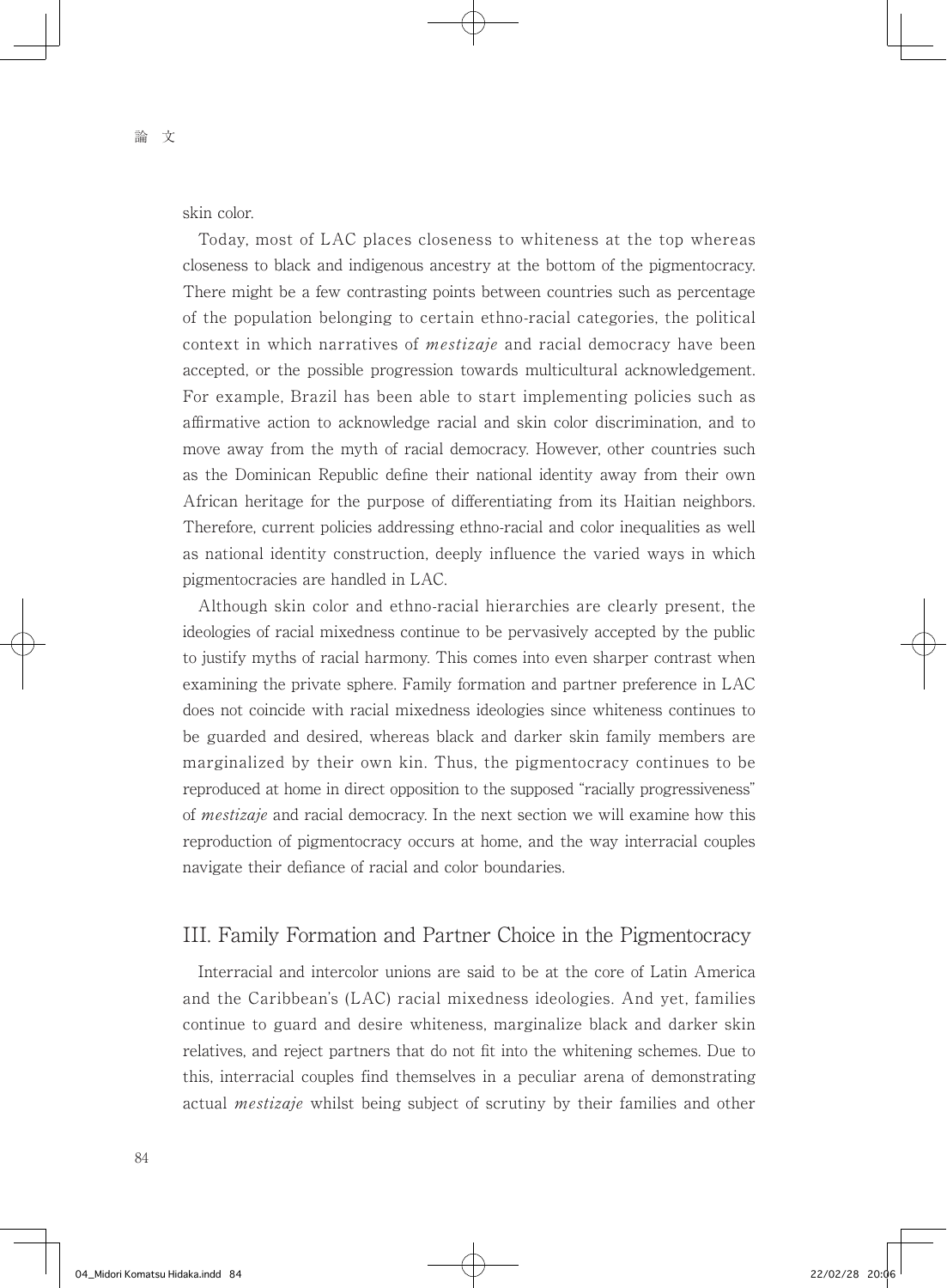social circles. In this section, the main question to answer is how the pigmentocracy is reproduced at home through the racial and color boundaries in which parents and other family members reinstate repeatedly. Manifestations of these boundaries can be seen since early childhood and adolescence through teasing, bullying, and parental control over the dating choices of the younger members of the family. Consequently, this plays an important role in the child's development by dictating who is considered an "appropriate" choice of partner as well as creating internalized colorism among mixed-color families. The overall family pressure stems from the potential reproduction of lighter or darker skin children among the younger generations. This creates a cycle at home where the recreation of pigmentocracies begin with family guidance on children's partner choice.

#### 3.1. "Desde chiquito"

 From a very young age, the pigmentocracy tends to be transferred through the affirmation of racial boundaries and attitudes towards marginalized ethnoracial groups. These boundaries are placed in the friendships children create at school or in the neighborhood through the transmission of the parent's or guardian's own prejudice. Whether it comes in the form of teasing or dating control, these techniques to reinstate racial boundaries have a lasting effect on the child's perspective of others. In Fernandez extensive research in Cuba, she described how a blond five-year old was being teased at home by his grandmother. The teasing stem from the boy becoming close with a black girl at school. The grandmother emphasized the girl's skin color as being very dark, but the boy refused to accept this depiction of her as black, and instead protested she was white (2010, 149). This family dynamic shows how from such a young age, children are directed to belief that creating a close relationship outside their own ethno-racial and skin color group is seen as transgressive behavior. Therefore, children are being reoriented to comply with race and color boundaries placed by the pigmentocracy.

 Once these children become teenagers, they will begin to have their first experiences with dating and express a preference in partners. To maintain the mestizaje narrative, partner choice is disguised as simple attraction and not as a conscious racial and color bias that has been instilled early on. However, commonly heard eugenic phrasings such as *mejorando la raza* or "bettering the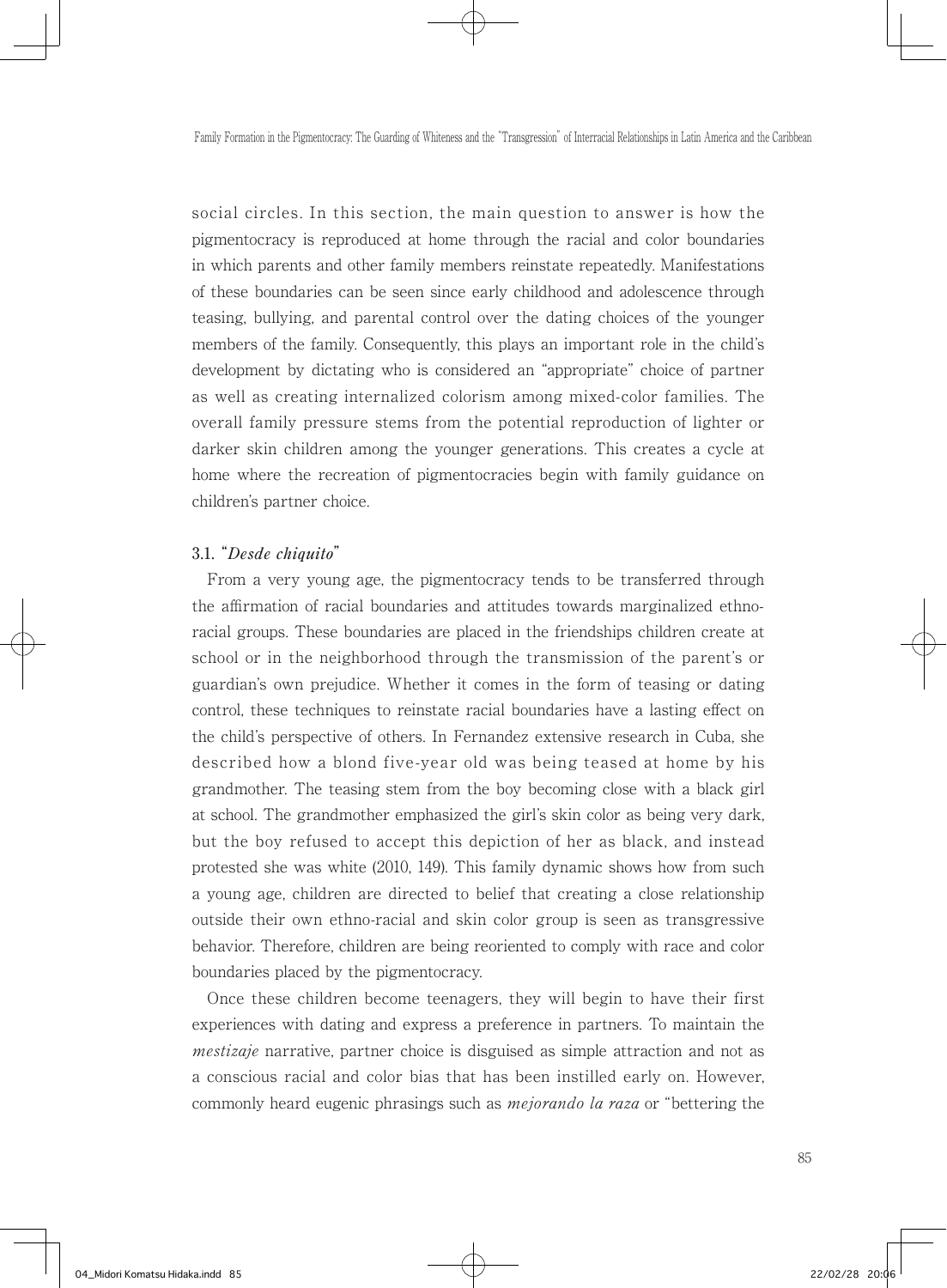race" conveys the erasure of African and indigenous ancestry while promoting a whitening goal through the reproduction of lighter skin offspring. Sue explains, "the 'bettering the race' philosophy justifies the seeking out of lighter partner while dodging a conflict with the *mestizaje* ideology (because it encourages interracial relationships) and the nonracism ideology (because it is framed as being motivated by an aesthetic-driven consideration of potential offspring)" (2013, 77). Myths of racial harmony or nonracism allows apparent individual choice of attraction instead of attributing ethno-racial and skin color discrimination as a possible motivation when it comes to seeking partners. Colorist beauty standards among Latin American and Caribbean communities support this by praising whiteness and European physical traits as attractive whereas blackness, brownness, and African or indigenous physical traits as undesirable. Evidence of this can be found in the common marketing of whitening skincare products as well as the portrayal of mostly light-skin Latin American and Caribbean people in popular media. Thus, closeness to whiteness is publicly and privately seen as the staple of beauty in LAC which consequently dictates who is considered a desirable partner.

 The idealization of whiteness goes further than just partner preference, it also influences how darker skin children are treated in mixed-race families. Many darker skin family members and relatives experience marginalization at home. Sue interviewed an upper-class light-skinned woman in Mexico who describes how her darker skin cousin had been teased and bullied by their family. This instigated the cousin's internalized colorism which drove her to feel the need to "drink milk and put on powder, hoping to become white" (2013, 102). Furthermore, there is a sharp contrast between lighter skin and darker skin children's treatment in mixed-race families. Within the same household, darker skin children witness how they are neglected whereas their light skin sibling or relative is being given most of the attention and acclamation. The psychological trauma black and darker skin children experience at home becomes detrimental to the development of their identity and selfhood. This results in downplaying and rejecting their own indigenous or African ancestry which was evident when darker skin family members would state they wish they had been born with lighter skin (Sue 2013, 106).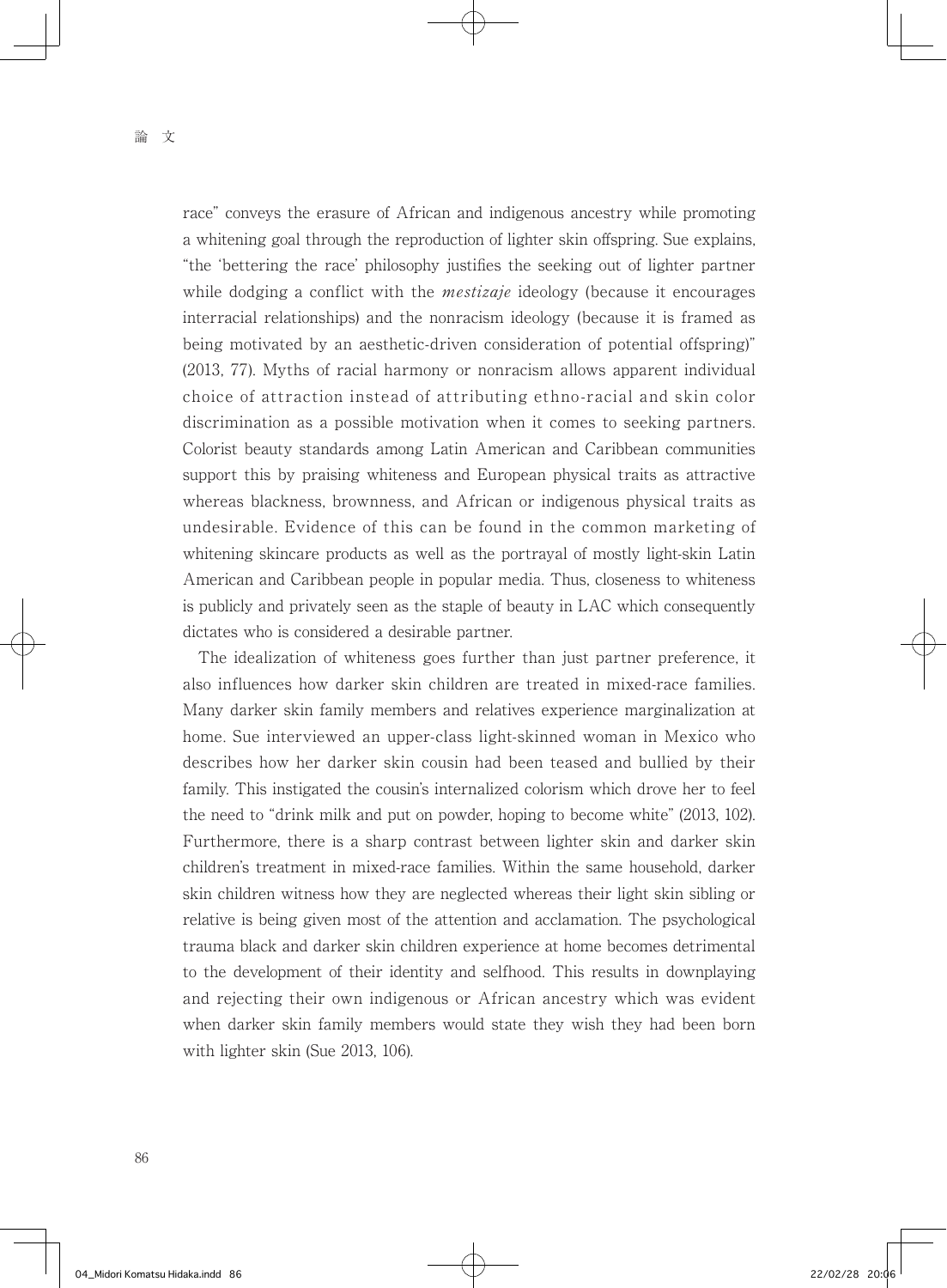#### 3.2. Guarding whiteness and dating control

 Many young adults in LAC feel pressure from their parents or older family members regarding their dating choices to maintain or "guard" whiteness among light skin family members. The guarding of whiteness can be explained through a gendered lens in which white women are deemed as needing protection from black or brown men. In her extensive research on colonial intimacies, anthropologist Ann Stoler explains how white women were subject of scrutiny and policing when it came to interactions with native men of color. "Although novels and memoirs position European women as categorically absent from the sexual fantasies of European men, these very men imagined their women to be desired and seductive figures to others. Within this frame, European women needed protection from the 'primitive' sexual urges aroused by the sight of them" (2010, 58). Stoler continues explaining how in some instances this "sexual threat" was labeled as the "Black Peril" in Africa and the British empire as "the professed dangers of sexual assault on white women by black men" (2010, 58). Therefore, narratives that depicted colonized groups, particularly Africans and Asians, as a danger to white female "purity" and a transgression to the preservation of whiteness has been a common theme in imperialist thinking.

 This guarding of whiteness can be seen in the case of one of the interracial couples Fernandez interviewed in Cuba. Irena and Luis who are white and black respectively, were pressured by Irena's white father to end the relationship. In the context of Cuba, socialism and egalitarianism was said to trump over racism since "racial distinctions no longer existed in revolutionary Cuba" (Fernandez 2010, 18). Although a type of racial democracy or colorblindness was said to exist in the public sphere, the private realm of interracial relationships between black and white Cubans were and continue to be considered as a form of defiance of racial and social boundaries. The father who had been part of the egalitarian Cuban Revolution (1953-1959), threatened his daughter's boyfriend by pulling a gun on him. From the father's perspective, "he had given enough for this revolutionary project and he would not 'sacrifice' his white daughter to the cause of racial equality" (163). Irena's father saw his white daughter as someone that needed "protection" from a black man and allowing her the freedom to enter an interracial or intercolor relationship would be considered "sacrificial" from the father's perspective. Most of this control is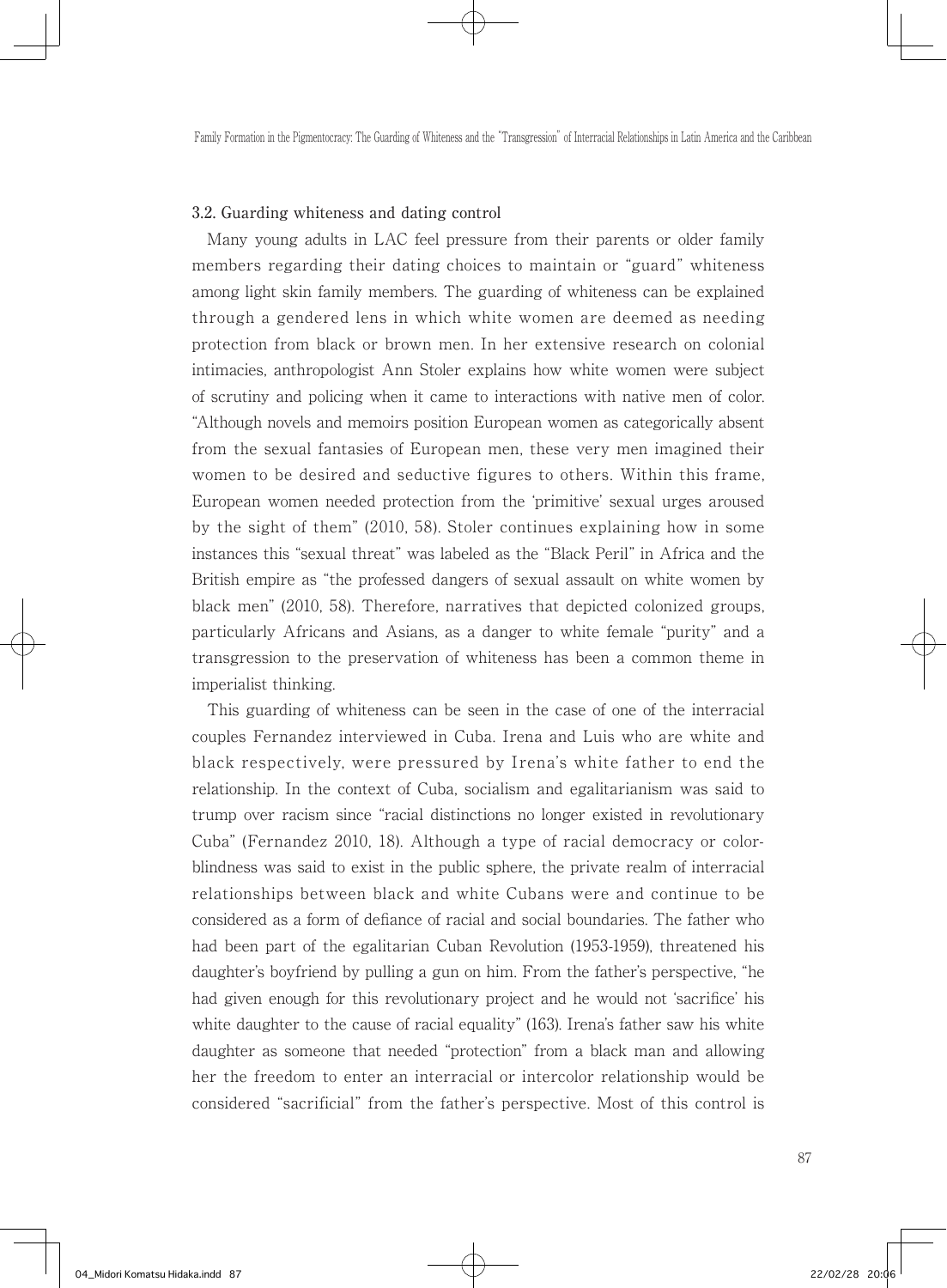rooted in the fear of reproducing darker skin children which in turn, would "taint" the whitening ideals the white family has been able to maintain by marrying within the same ethno-racial and color group.

 By contrast, Stoler also states that the "sexual abuse of black women was not classified as rape and therefore was not legally actionable, nor did rapes committed by white men lead to prosecution" (58). This shows the power disparities that come with the intersections of gender and race. In many European colonies, white women were being policed and blamed for enticing native men whereas white men had the liberty to commit sexual violence and exploit native women. Through this frame, there's a possibility that lighter skin men in Latin America and the Caribbean have more liberty in choosing partners for non-committed relationship regardless of ethno-racial or color boundaries in contrast to lighter skin women. Moreover, the culture of  $machismo<sup>5</sup>$  that plagues LAC excuses men's promiscuity as a supposed sign of hypermasculinity even when married or in a relationship. Fernandez explains that for white families, "while neighborly interracial interdependence and friendships are common and fostered, sexual interracial encounters should be more closely controlled—encouraged for white male pleasure, discouraged for serious relationships—and should be unthinkable for white women (particularly middle-class women)" (2010, 150). Within this framework of race and *machismo*, the white Cuban father felt it was his responsibility to control his daughter's dating choices.

 Both Sue and Fernandez provided extensive insight on interracial dating in Mexico and Cuba, but there was one contrasting case on parental control over their children's dating choice. Fernandez interviewed Yanet and Victor, a young interracial couple in Cuba who are white and black respectively. The couple had experienced objection from Yanet's grandparents, but not from her mother who had divorced Yanet's father and married a black man. Although Yanet's mother experienced the rejection from her own parents, she went on to have a child with her new partner. The mother who was herself intermarried with a black husband, was open for her daughter to also date outside her own ethno-racial and skin color group (Fernandez 2010, 153). It seems then, that if a parental

<sup>5</sup> Machismo is the "supreme valuation of characteristics culturally associated with the masculine and a denigration of characteristics associated with the feminine" (Encyclopaedia Britannica).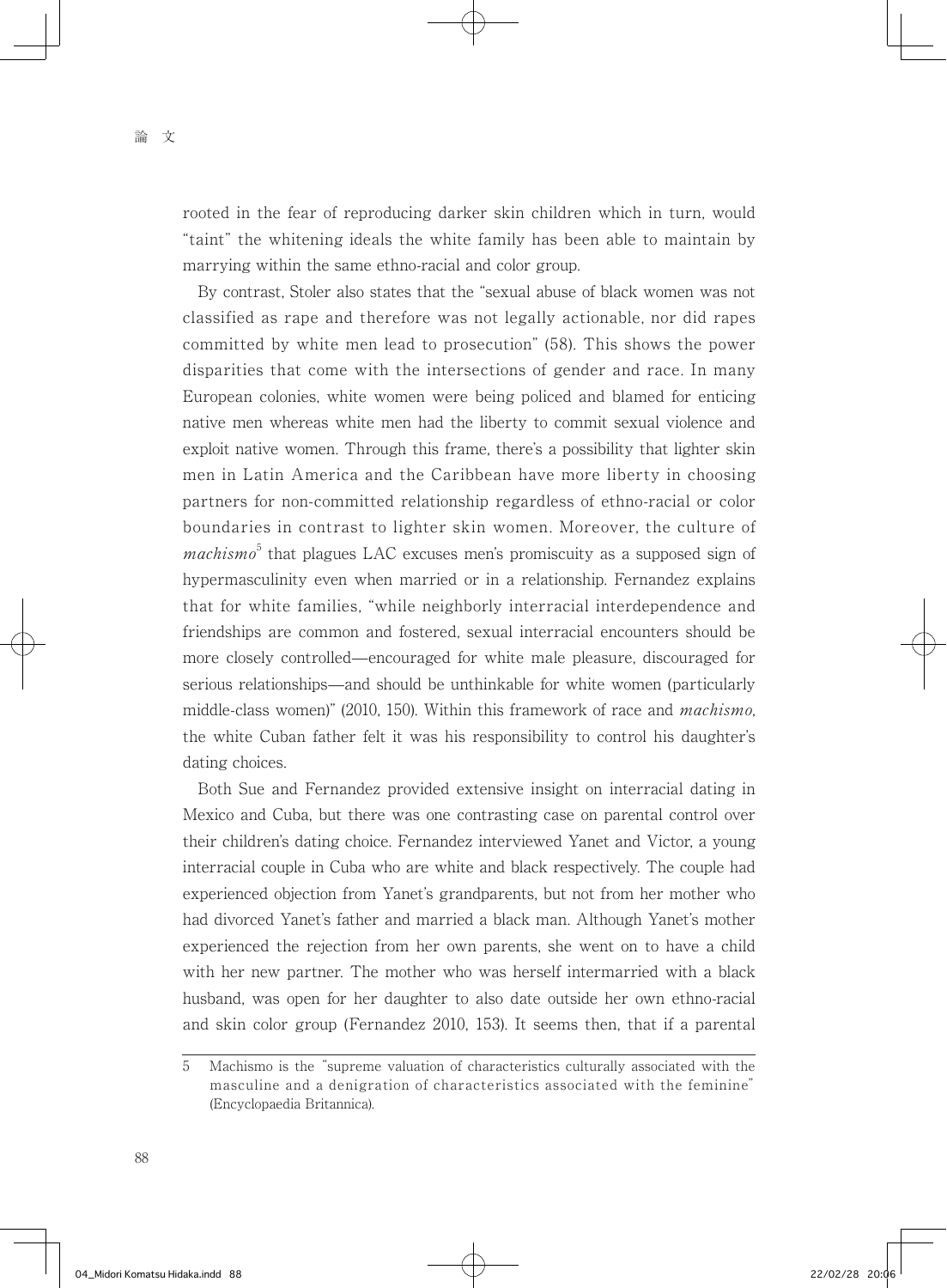figure "transgresses" from the reproduction of pigmentocratic thinking at home, it opens the door for other family members to also engage in interracial relationships more freely.

 On the other hand, Sue interviewed a light-brown Mexican woman named Gloria who explained how her father had his first marriage with a black woman. The intermarriage led to Gloria's father becoming excluded from the rest of the family. After experiencing this ostracization, Gloria's father began to think of interracial relationships as "aberrations" (2013, 93-94). Both cases provide a reversal of parental behavior on interracial relationships. This could be due to the different contexts of Mexico and Cuba, and the gender role disparities between a mother and a father. Other unknown factors such as age and social class could have also influenced these contrasting views. Although not much information is provided about Yanet's mother and Gloria's father, they both experienced parental pressure from the older generation and had contradictory results. The mother defied her parents and the existing racial hierarchy whereas the father abided to the pigmentocracy and expressed disgust towards "transgressive" interracial relationships.

#### 3.3. Symbolic escape from the pigmentocracy

 While the top strata of the pigmentocracy tend to guard the social capital whiteness provides, those near the bottom belief there's a possibility to climb the social ladder by intermarrying white or lighter skin partners. Degler's comparative study of Brazil and the United States pointed out that in Brazil "the mulatto or mixed blood in general, occupies a special place, intermediate between white and black; he is neither black nor white" (1971, 107). This goes in contrast with the US where the one-drop rule has been imposed to regard blackness. Degler explains that in Brazil there is an "escape hatch" for mixedrace people of African descent which may not be an option in the US. (1971, 107). However, it has also been argued that Degler's mulatto escape hatch paints an incomplete picture of the struggles brown and mixed-race groups experience since it complies and supports the pigmentocracy by continuing to uphold whiteness as the desirable goal or outcome of interracial families. Thus, the mulatto escape hatch is more accurately described as a "symbolic escape."

 The symbolism of a "escape hatch" can also be applied to the spatial aspect. There are neighborhoods or barrios throughout many cities in LAC that are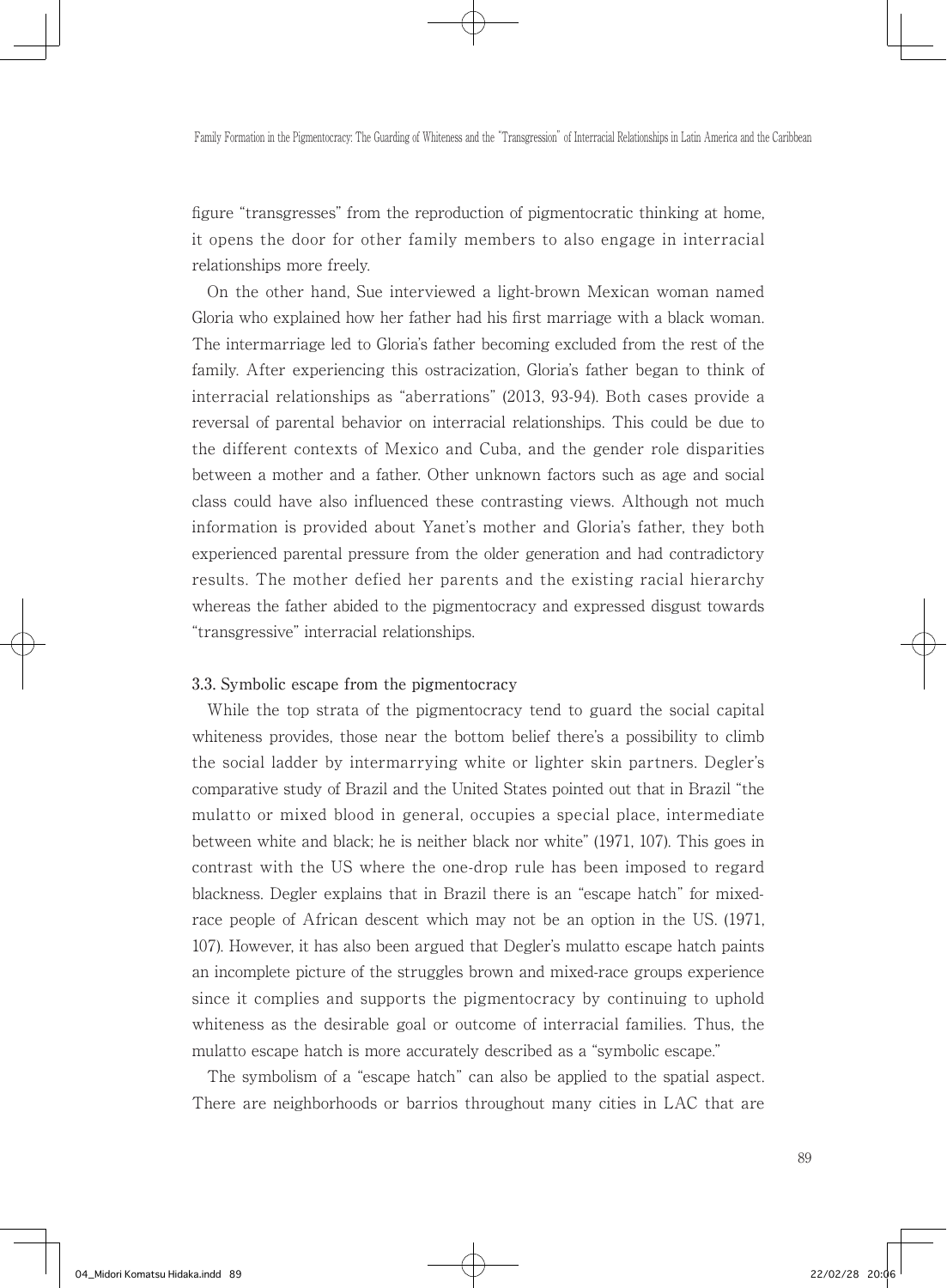populated by darker skin families with lower socioeconomic status and tend to be labeled negatively as "bad areas." This conflation of race, social status, and location leads to the racialized notion of neighborhoods. Fernandez interviewed a young mulatto men named Javier who lived in a barrio in Cuba. Javier described his discomforting interactions with his neighbors who saw him as "bourgeois or homosexual because he did not fit the local schema of male behavior" (2010, 85). Since Javier enjoys spending time reading, he was seen as deviating from the masculine scene of the barrio for which intellectual activity was seen as unmanly given that the *machismo* culture existing in Javier's neighborhood defined male activities as spending time "outside" and "hanging out in the street" (85). Whereas, staying indoors or having passive hobbies such as reading was being associated with femininity and women's gender role of keeping the home. Due to these experiences, Javier minimized interacting with his largely black neighborhood, and chose to date lighter skin women as part of his "distancing strategy, as whitening had been a century earlier" (85). In this case, social mobility through interracial relationships was linked to escaping a geographic space associated with blackness and lower social status.

 However, even if mulatto and darker skin individuals manage to symbolically "escape" the barrio by partnering with a white or lighter skin person, interracial couples continue to be judged by friends and acquaintances. Throughout her interviews, Sue described how friends of interracial couples questioned the reason behind their dating choices and rationalized it as a "status exchange" in which "the darker individual needs to somehow 'compensate' for his or her darker skin tones" (2013, 89). This is often viewed through a gendered lens in which men are to provide good economic standing whereas women are expected to present beauty ideals of whiteness. (Sue 2013, 90). This assumption of "status exchange" could be due to phrasings such as "money whitens" which have been used in LAC to describe well to do darker skin persons that have achieved success in their careers. By using this phrase, social class mobility supposedly trumps over race and color inequalities which is untrue given that upper-class dark skin Latinos still experience colorism and racism. An upperclass light skin mother interviewed in Mexico made it clear that "education and family background will go only so far ̶ no amount of money, status, or good education would make it allowable for her daughter to date a black man" (Sue 2013, 90). Thus, the idea that "money whitens" does not hold true given that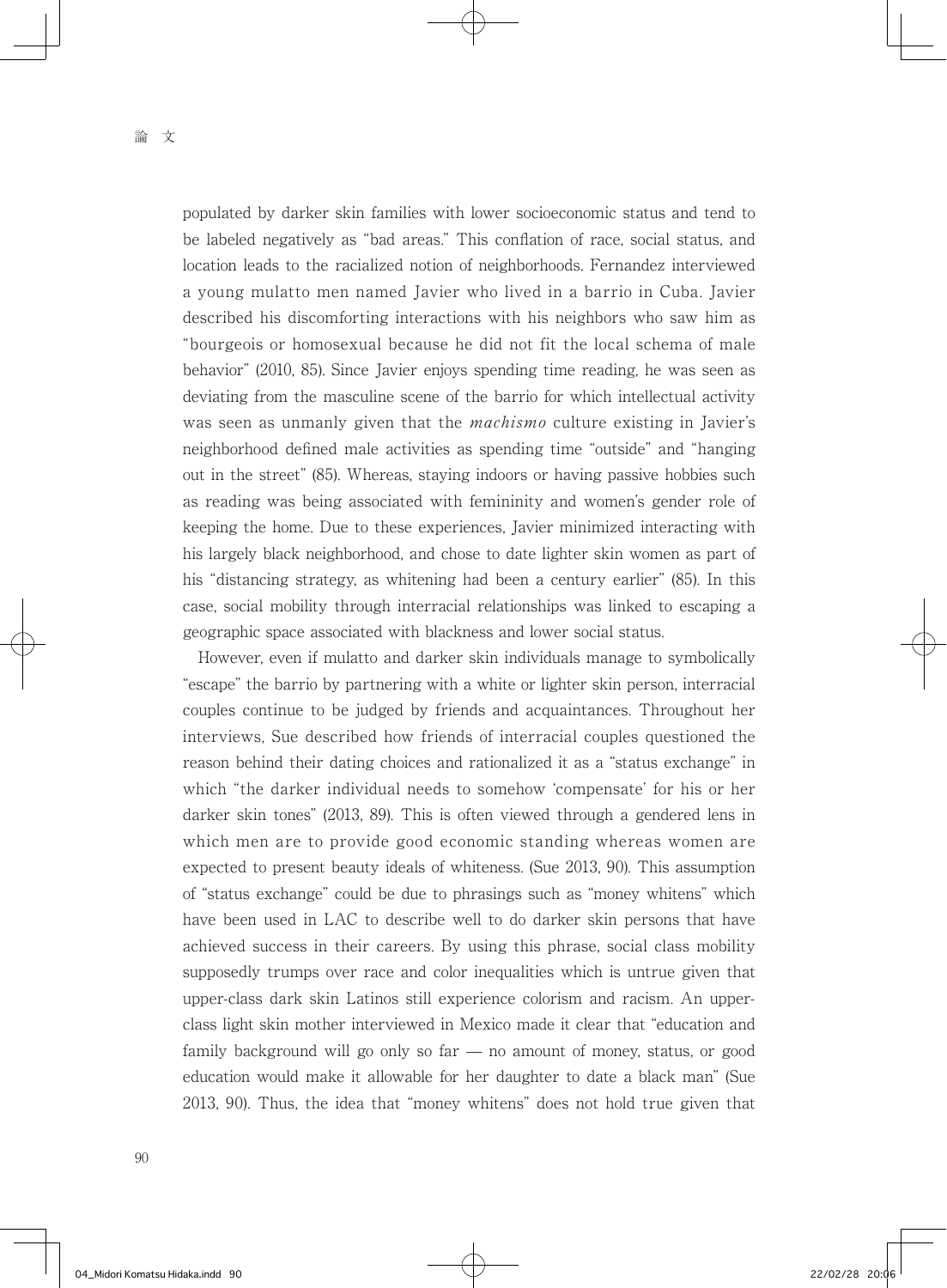skin color discrimination still occurs regardless of socioeconomic status.

 Although financial status may factor in partner choice, it is not relevant enough to "whiten" nor overlook color disparities. In Cuba, Fernandez found interracial couples composed of darker skin men of lower socioeconomic status than their lighter skin partner. Therefore, "money whitening" as a form of status exchange does not always hold true, but it serves to describe how others see interracial couples. Without "status exchange" or "money whitening," families, friends, and the couple's surrounding communities tend to have trouble rationalizing the motivations for interracial relationships which emphasizes the strict racial and color boundaries that have been embedded for many since childhood. To better understand the nature of interracial unions as "transgressing" the pigmentocracy, we must look through a gendered perspective.

#### 3.4. Gender, skin color, and the "transgressions" of pigmentocracies

 Among the color and gender variables of interracial relationships, both studies in Cuba and Mexico showed dark skin men with light skin women as the most common interracial pairing in comparison to dark skin women with light skin men. Whether it is a symbolic form of "mulatto escape hatch" or "status exchange," this color and gender aspect remained constant. As Stoler's analysis on colonial intimacies explained, white European men exploited native women of color which in turn could invoke images of brown and dark skin women as sexual objects and denying them as marital or relationship partners. Furthermore, the racial "transgressions" that white or light-skin women perform by dating and marrying black or dark skin men could also be a form of defiance against gendered dating control instituted by parents, particularly fathers. This could also explain the previous case of Yanet's mother and Gloria's father. Yanet's mother was open for herself and her daughter to have formal relationships with black men whereas Gloria's father was against white-black interracial or intercolor dating for his daughter and even those around him.

 As we have seen, skin color was an important factor that determined family formation and partner choice, but it was limited to explain the root of "transgressive" behavior within interracial relationships. I argue that gender inequalities need to be included when analyzing the functions of pigmentocracies, especially if we are addressing the private sphere of families and interracial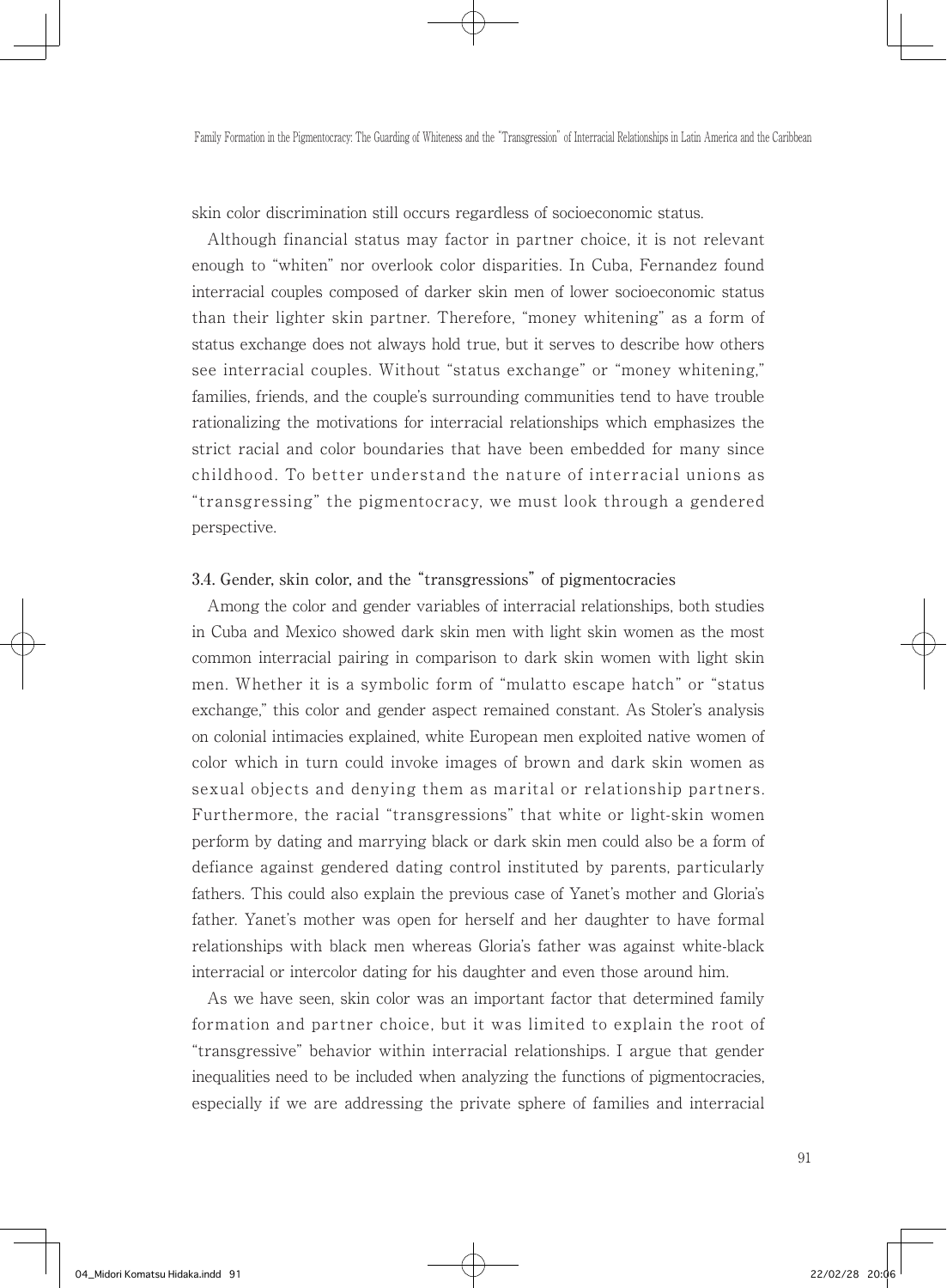unions. By expanding ethno-racial color hierarchies to include gender disparities within it, there is a clearer pattern of interracial partner preference. The machismo culture existing in these pigmentocracies creates racial and gender motivations for lighter skin women and darker skin men to "transgress" social norms. In the case of black and dark skin women, they are at a disadvantage as one of the most marginalized groups since they do not hold the privilege of race/color as light skin women do, and they must adhere to patriarchal subversions which dark skin men do not necessarily experience at the same rate as their female counterpart. Consequently, light skin men may believe they have nothing to gain from contradicting the pigmentocracy which places them at the top.

 Additionally, racial mixedness ideologies that are overly present in LAC demonstrate how the reproduction of lighter skin children is at the core of upholding pigmentocracies at home. As Wade stated, "*mestizaje* needs to be understood as a deeply gendered process" (2010, 94). Since the weight of responsibility to have lighter skin children is placed on women regardless of their own skin color, family formation in the pigmentocracy is undeniably a gendered phenomenon of oppression. Even though interracial couples are said to be "transgressing" the racial and color boundaries of the hierarchy, mothers are still expected to pass down the lighter partner's skin color to their children as a method to "better the race." Having a family history of interracial unions is not enough to go against colorist views which was evident among mixed-race families that continue to exalt the pigmentocracy at home. A true form of "transgression" or defiance of the pigmentocracy would require allowing their daughters to date freely without racial or color lines, and to embrace their darker skin children with equal affection as their lighter skin counterparts. If not, the pigmentocracy would continue to be reproduced at home regardless of the interracial coupling.

## IV. Conclusion

 From the genocide and enslavement of indigenous and African groups, the pigmentocracies that exist all throughout Latin America and the Caribbean have continued to perpetuate colonial remnants of skin color hierarchies. By placing communities with mostly African and indigenous ancestry at the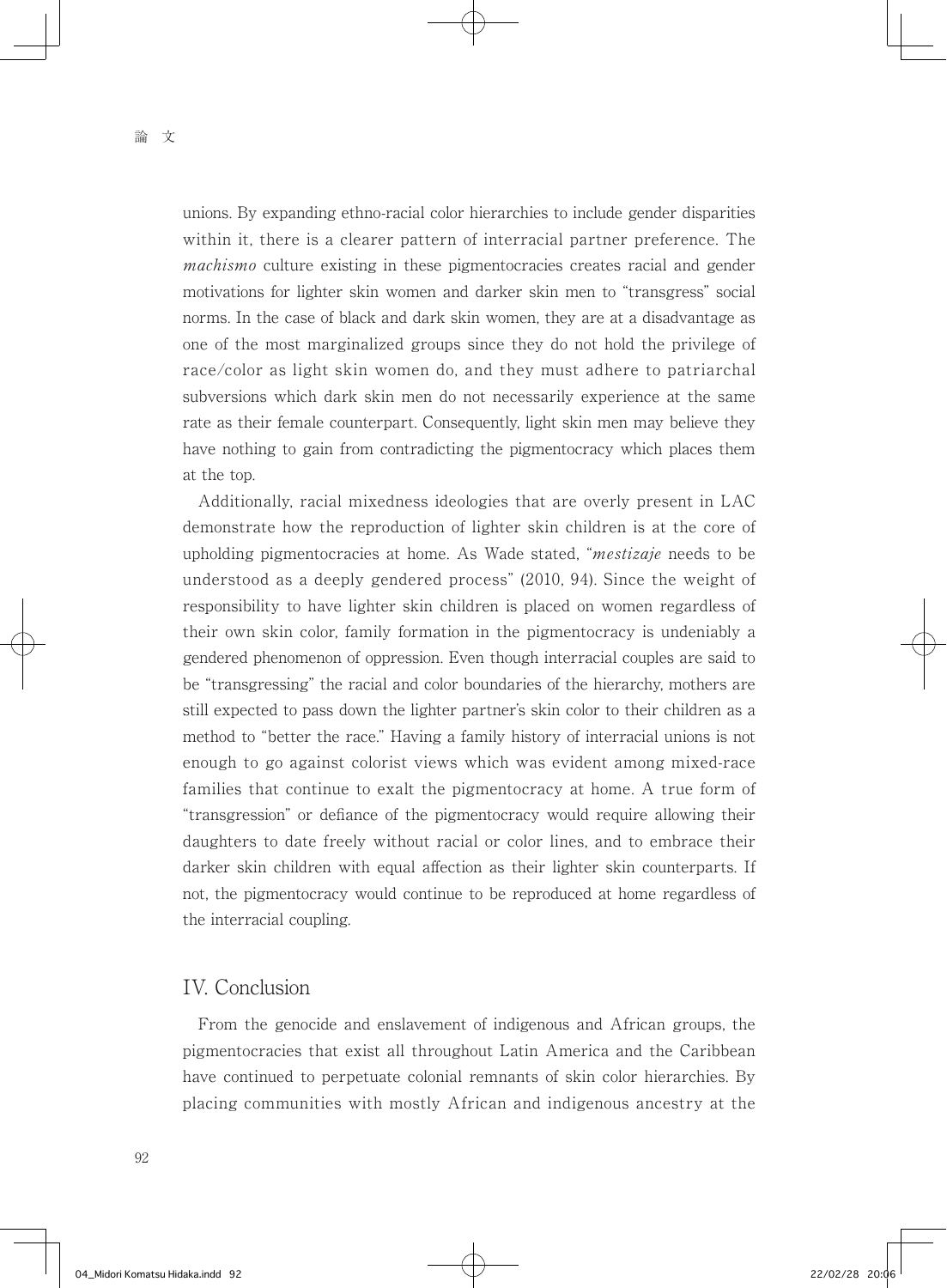bottom, it exemplifies how racism and colorism continue to be present even among the ethno-racially mixed region of LAC. Although whiteness may have become more of a symbolic capital due to the high rate of racial and cultural mixedness, its value continues to influence the private sphere of family creation. Furthermore, mestizaje ideologies claim racial mixedness as a staple of LAC's identity creation, and yet black-white or dark skin-light skin couples are judged as "transgressive." This reveals the contradictory nature of mixedness and idealized identity constructions that are based on whitening schemes which continue to invalidate blackness and celebrate whiteness. In turn, the authority that families impose as to who they embrace or marginalize can have traumatic effects on darker skin children that grow up believing their value derives from skin color. These family structures are indicative of the pigmentocracy being upheld at home.

 The cases in Cuba and Mexico demonstrated how interracial couples are scrutinized and become targets of discrimination at home and in their communities due to the "transgression" of social boundaries stemming from the pigmentocracy. Much of this objection against interracial relations is directly linked to the reproductive possibility of lighter or darker skin children. Women's dating practices becomes a "transgression" when they form relationships with black or darker skin men. Although lighter skin men are also pressured by the family to not date outside their racial and color boundaries, darker skin women in these interracial relationships are expected to reproduce the lighter parent's color or to "better the race". Therefore, the way racial and color boundaries are upheld at home is fundamentally through a gendered perspective given that the pressure falls on women to be able to reproduce lighter skin offspring. Gender holds an imperative relation in the structuring of social hierarchies in Latin America and the Caribbean, thus the expansion of pigmentocracies to go beyond ethno-racial and skin color ideologies is necessary to demonstrate relevant aspects of social inequalities that transpire in the private sphere.

 Just like a gender perspective can be incredibly insightful in understanding how pigmentocracies occur through family formation, future research projects could tackle other themes regarding sexual orientation or contemporary migrants which could contribute to a more nuanced understanding on how this social hierarchy is reproduced and transgressed in different yet connected paradigms. This research relied on the ethno-racial mixedness of African,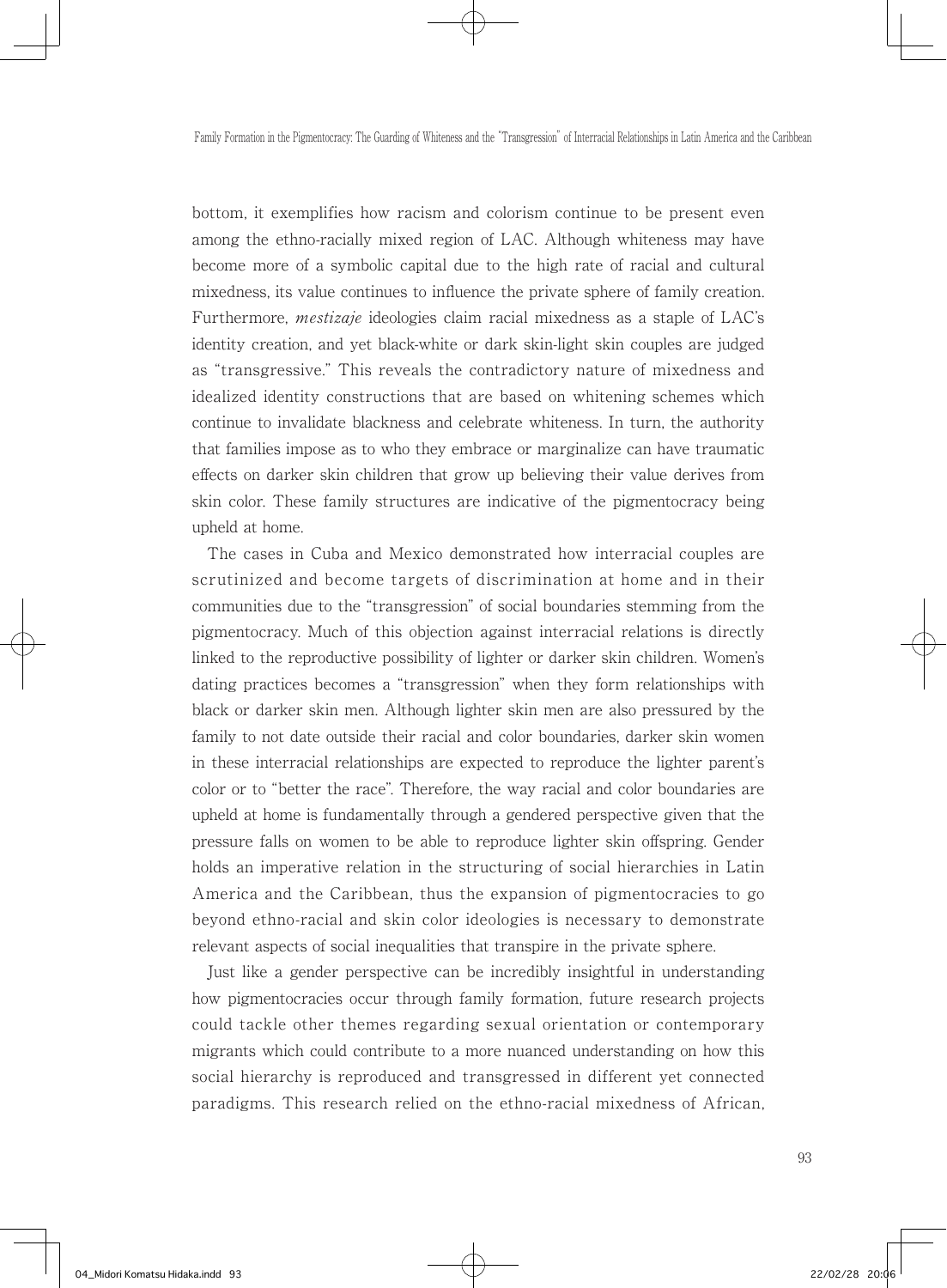Indigenous, and European heteronormativity, but the inclusion of same-sex couples as well as emerging ethno-racial groups such as Asian Latin Americans may provide a more elaborate understanding on the diversity of developments in the private sphere in Latin America and the Caribbean.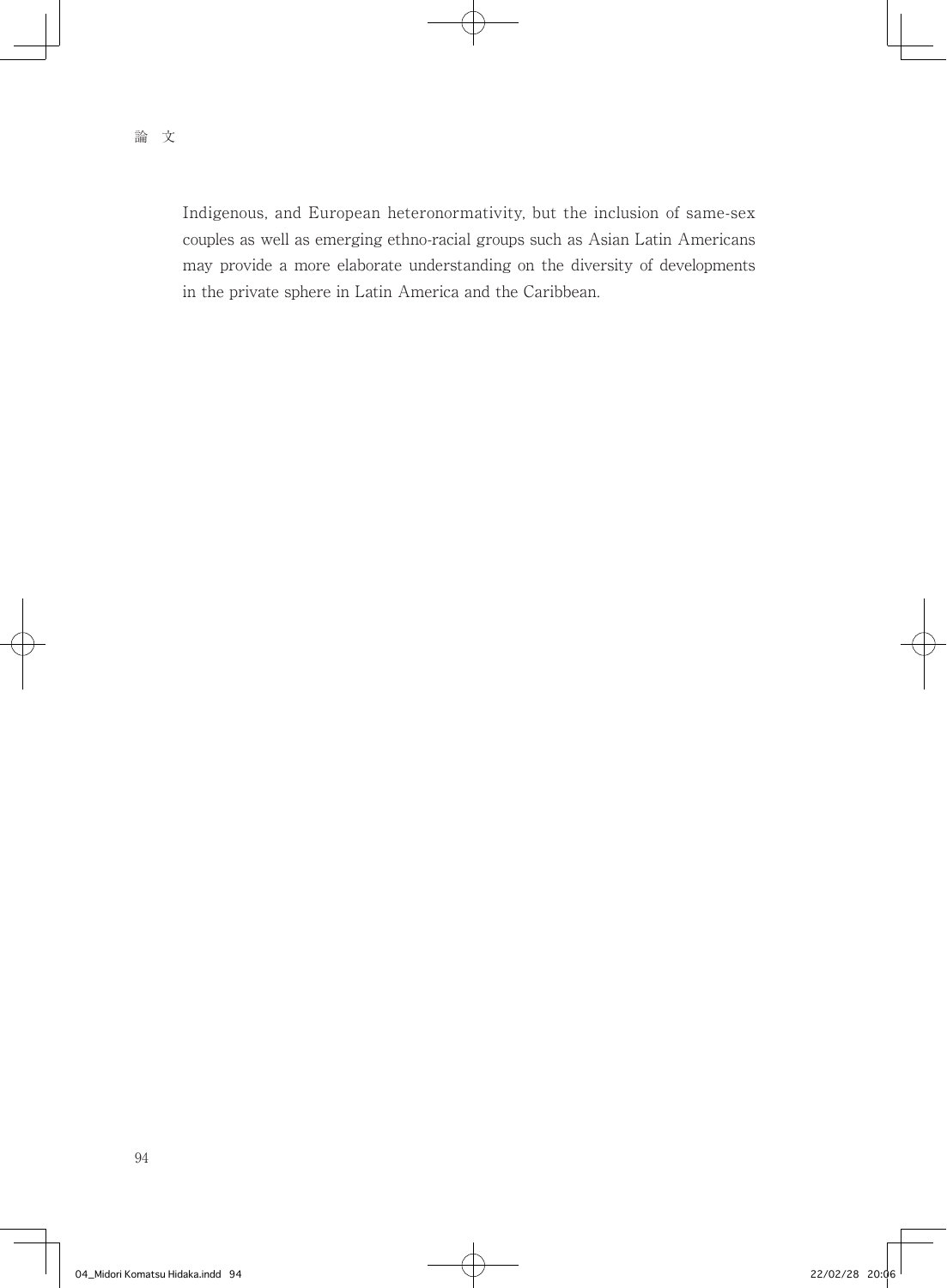Family Formation in the Pigmentocracy: The Guarding of Whiteness and the "Transgression" of Interracial Relationships in Latin America and the Caribbean

#### References:

- Degler, Carl 1971. Neither Black nor White: Slavery and Race Relations in Brazil and the United States. New York: Macmillan.
- Encyclopaedia Britannica, s.v. "Machismo," last modified December 11, 2015, https://www. britannica.com/topic/machismo
- Fernandez, Nadine T. 2010. Revolutionizing Romance: Interracial Couples in Contemporary Cuba. New Brunswick: Rutgers University Press.
- Hernández, Tanya Kateri. 2013. Racial Subordination in Latin America: The Role of the State, Customary Law, and the New Civil Rights Response. Cambridge: Cambridge University Press.
- Hu-DeHart, Evelyn and Kathleen López. 2008. "Asian Diasporas in Latin America and the Caribbean: An Historical Overview." Afro-Hispanic Review 27, 1 (Spring): 9-21.
- Look Lai, Walton. 1993. Indentured Labor, Caribbean Sugar: Chinese and Indian Migrants to the British West Indies, 1838-1918. Baltimore: The John Hopkins University Press.

Peloso, Vincent C. 2014. Race and Ethnicity in Latin American History. New York: Routledge.

- Stoler, Ann Laura. 2010. Carnal Knowledge and Imperial Power: Race and the Intimate in Colonial Rule. Berkeley: University of California Press. First Published in 2002.
- Sue, Christina A. 2013. Land of the Cosmic Race: Race Mixture, Racism, and Blackness in Mexico. Oxford: Oxford University Press.
- Telles, Edward and PERLA. 2014. Pigmentocracies: Ethnicity, Race, and Color in Latin America. Chapel Hill: The University of North Carolina Press.
- Telles, Edward and René Flores. 2013. "Not Just Color: Whiteness, Nation, and Status in Latin America." Hispanic American Historical Review 93, 3: 411-449.
- Telles, Edward. 2004. Race in Another America: The Significance of Skin Color in Brazil. Princeton: Princeton University Press.
- The World Factbook, s.v. "Ethnic groups," accessed September 1, 2021, https://www.cia.gov/ the-world-factbook/field/ethnic-groups
- Twinam, Ann. 2015. Purchasing Whiteness: Pardos, Mulattos, and the Quest for Social Mobility in the Spanish Indies. Stanford: Stanford University Press.
- Wade, Peter. 2009. Race and Sex in Latin America. London: Pluto Press.
- Wade, Peter. 2010. Race and Ethnicity in Latin America. London: Pluto Press.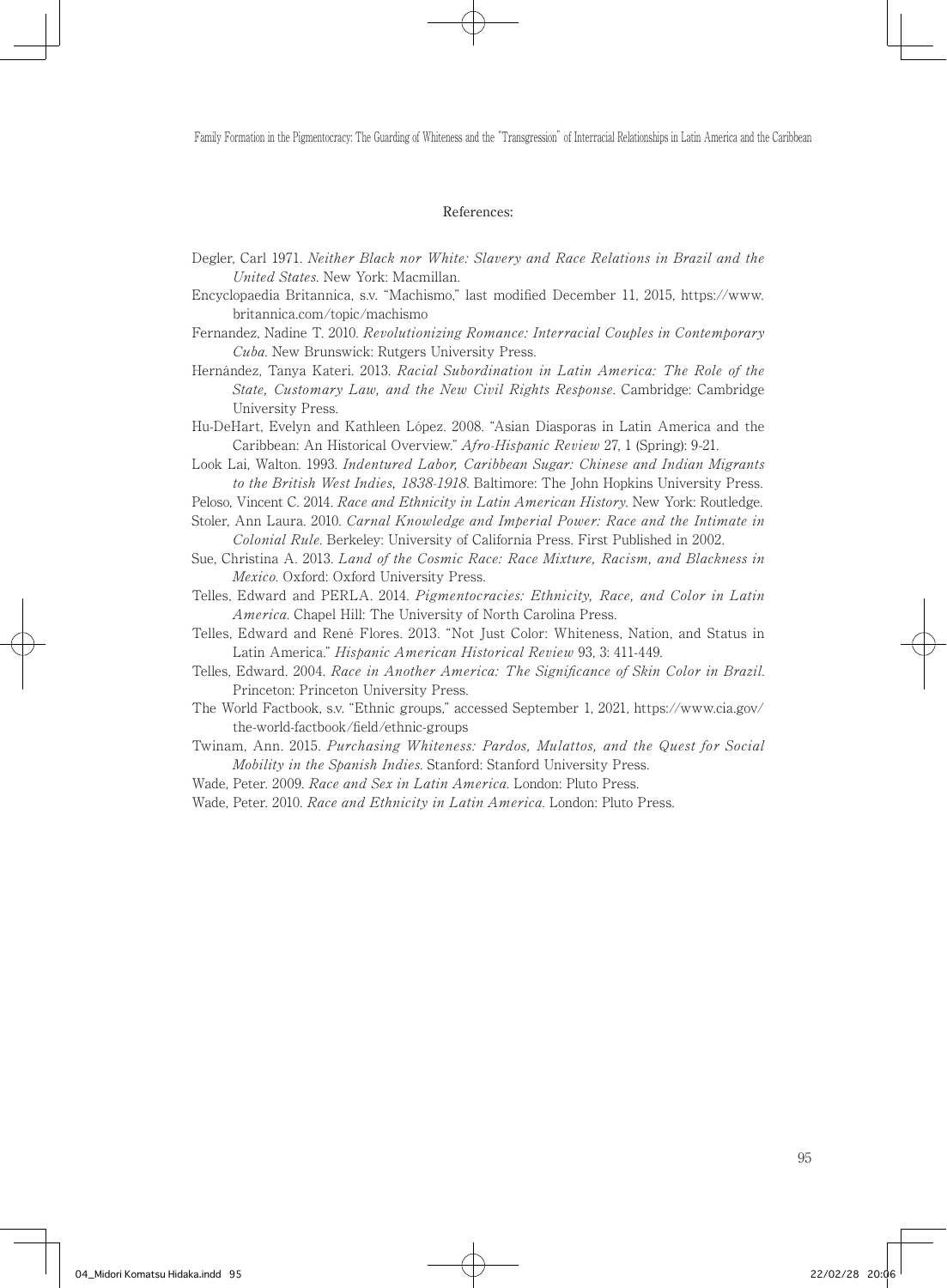#### **Abstract**

# Family Formation in the Pigmentocracy: The Guarding of Whiteness and the "Transgression" of Interracial Relationships in Latin America and the Caribbean

Midori KOMATSU HIDAKA

 Ideologies of racial mixedness has been the enduring mask of racial harmony in Latin America and the Caribbean (LAC) since the 1920s. These ideologies were conceived to unite an ethno-racially diverse population into a homogenous identity that proclaimed the racial and cultural mixture of European, indigenous, and African ancestry as the creolized trifecta composing the population of LAC. Mixedness was also exalted as the solution to racism and the creation of nonracist societies while concealing ethno-racial and skin color discrimination of indigenous and Afro-descendant communities. Contemporary studies on ethnoracial inequalities point to skin color as the major indicator of discrimination in LAC which brought the conceptualization of race and color hierarchies also known as pigmentocracies. In this hierarchy the top is deemed in closeness to whiteness while the bottom in closeness to blackness. Those at the bottom may consider interracial relationships as a tool for social mobility whereas those at the top implement their own strategies to guard their position as well as their children. This article seeks to understand how pigmentocracies are reproduced and transgressed in the private sphere. The guarding of whiteness among lighter skin families and the marginalization of darker skin relatives in mixedrace families are some of the ways the pigmentocracy continues to be upheld at home. These examples of reproduction of pigmentocracy are also contrasted with the paradoxical position of interracial couples as "transgressions" of the racial hierarchy whilst being proclaimed as the backbone of mixedness ideologies. Ultimately, I argue that the most critical factor that influences family formation and partner preference in the pigmentocracy is the reproduction of